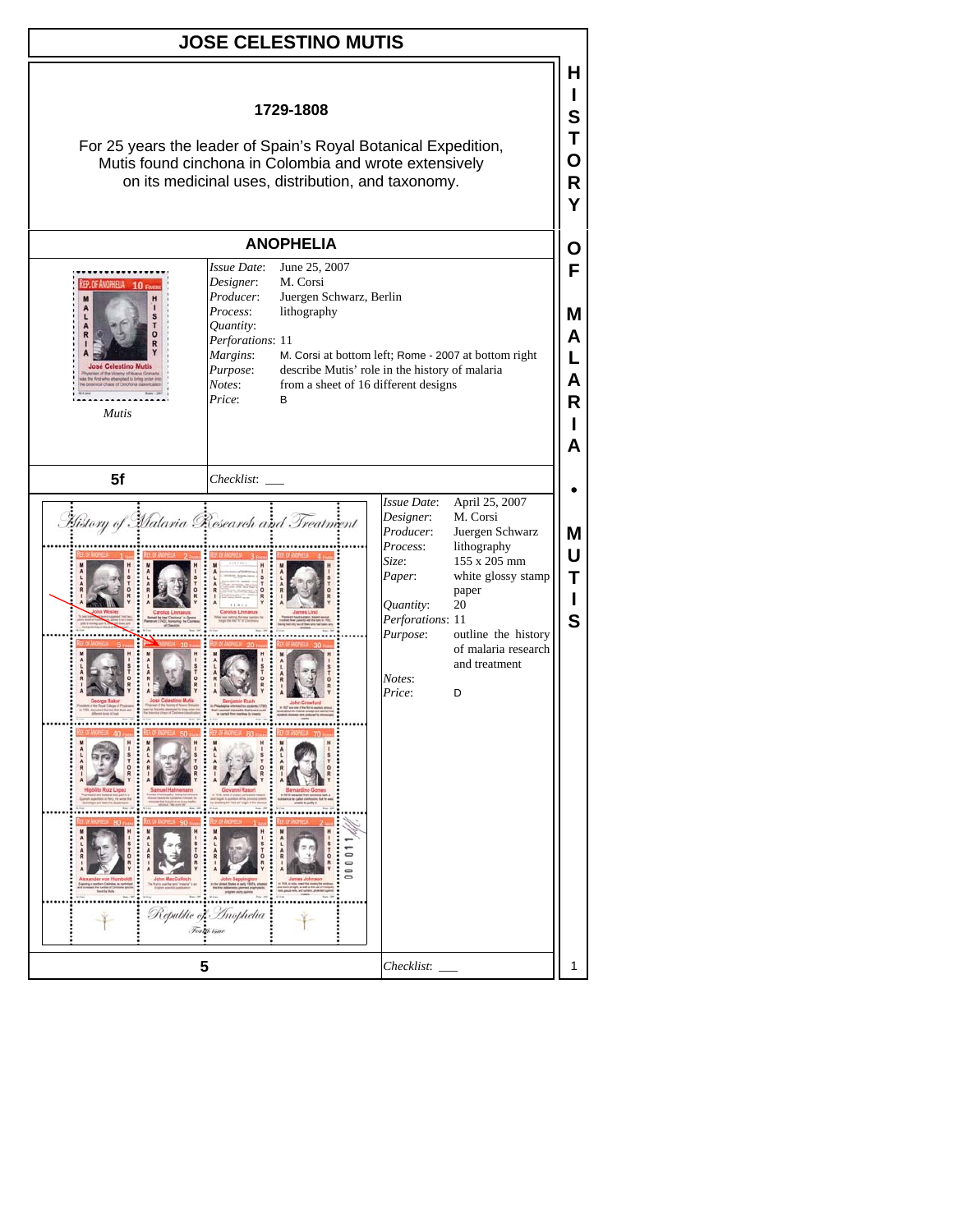| <b>JOSE CELESTINO MUTIS</b>                               |                                                                                                                                                                                                                                                                                                                                             |                                                                                                                                                                                                                                      |  |  |
|-----------------------------------------------------------|---------------------------------------------------------------------------------------------------------------------------------------------------------------------------------------------------------------------------------------------------------------------------------------------------------------------------------------------|--------------------------------------------------------------------------------------------------------------------------------------------------------------------------------------------------------------------------------------|--|--|
| н<br>I<br>S<br>T<br>$\mathbf 0$<br>$\mathsf{R}$<br>Y      | Description: as 5f: imperforate<br>REP. OF ANOPHELIA 10 FEVER<br>Quantity:<br>20<br>M<br>H<br>Notes:<br>A<br>л<br>S<br>L<br>Price:<br>A<br>T<br>A<br>$\circ$<br>R<br>R<br><b>José Celestino Mutis</b><br>an of the Vicercy of Nueva Grana<br>us the first who attempted to bring order ins<br>he botanical chaos of Cinchona classification |                                                                                                                                                                                                                                      |  |  |
|                                                           | 5fi<br>Checklist:                                                                                                                                                                                                                                                                                                                           |                                                                                                                                                                                                                                      |  |  |
| O<br>F<br>M<br>A<br>L<br>A<br>$\mathsf{R}$<br>I<br>A<br>M | History of Malaria Research and Treatment<br>0000<br>Republic of Inophelia<br>Freeth issue                                                                                                                                                                                                                                                  | Quantity: 5<br>Notes:<br>as #5: imperforate<br>Price:<br>D                                                                                                                                                                           |  |  |
| U                                                         |                                                                                                                                                                                                                                                                                                                                             |                                                                                                                                                                                                                                      |  |  |
| T<br>$\mathbf I$<br>S                                     | 5q<br>Republic of Anophelia<br>HISTORY OF MALARIA RESEARCH<br>AND TREATMENT<br>History of Malaria Research and Treatment<br>000020<br>Republic of Incphetia<br>4<br><b>Friday</b>                                                                                                                                                           | Checklist:<br>Cancel: Post Office 01<br>Cachet: post office<br>228 x 331 mm<br>Size:<br>Notes:<br>Price:<br>$\mathbf C$<br>OF<br>$\overline{A_{N_O}}$<br>BLIC<br>$\overline{\mathsf{R}\varepsilon_{\mathsf{P}}}_{U}$<br>25 Apr<br>ᆿᆿ |  |  |
| $\overline{c}$                                            | 1                                                                                                                                                                                                                                                                                                                                           | Checklist:                                                                                                                                                                                                                           |  |  |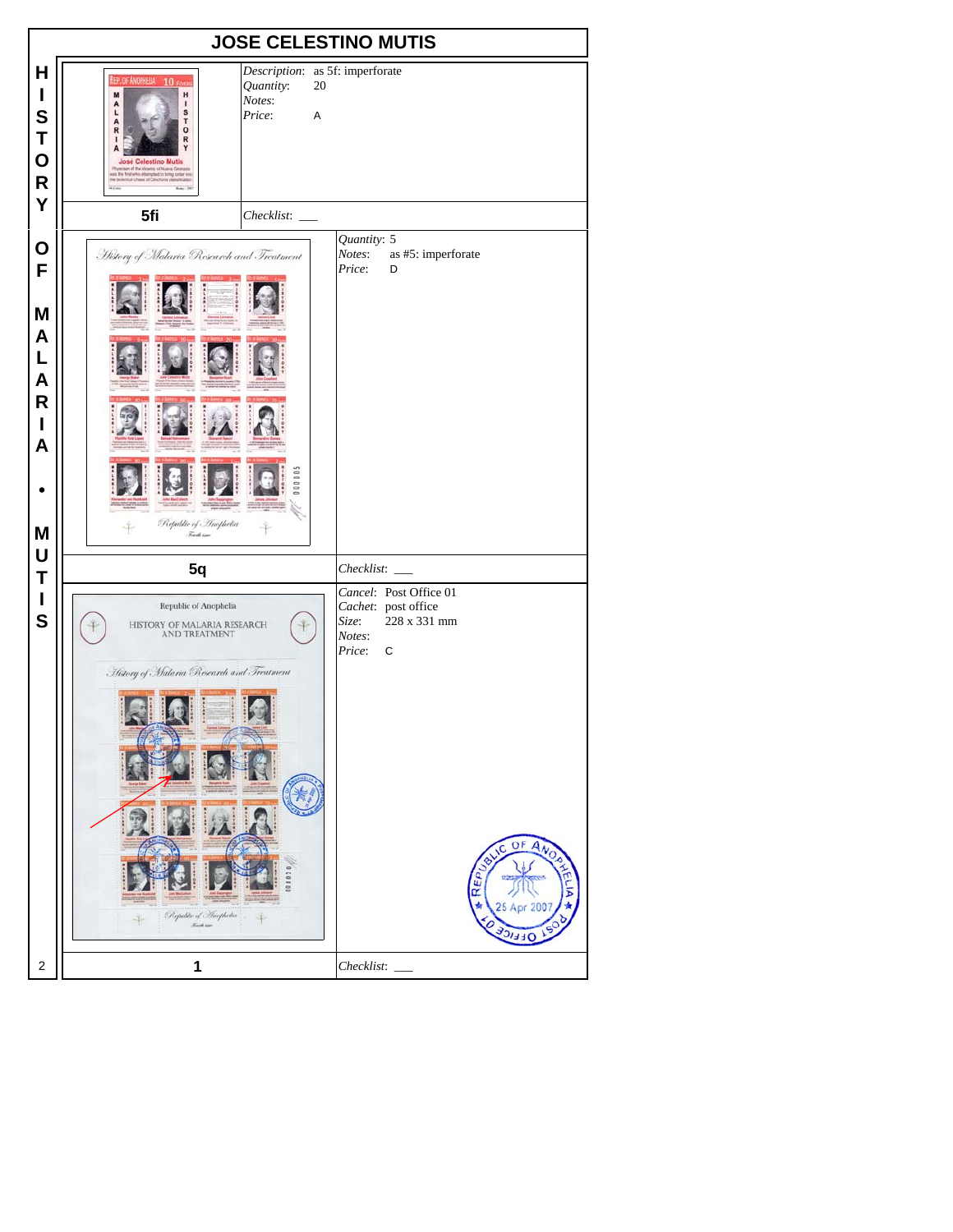| <b>JOSE CELESTINO MUTIS</b>       |                                                                                                                                                 |                                                                                                                                                                                                                                                                                                              |  |  |  |
|-----------------------------------|-------------------------------------------------------------------------------------------------------------------------------------------------|--------------------------------------------------------------------------------------------------------------------------------------------------------------------------------------------------------------------------------------------------------------------------------------------------------------|--|--|--|
| <b>COLOMBIA</b>                   |                                                                                                                                                 |                                                                                                                                                                                                                                                                                                              |  |  |  |
| <b>DLOMBIA</b><br>Mutis & Trianna | Issue Date:<br>Designer:<br>Producer:<br>Process:<br>Watermark:<br>Quantity:<br>Perforations: 121/2<br>Margins:<br>Purpose:<br>Notes:<br>Price: | L<br>November 9, 1947<br>S<br>Waterlow & Sons, London<br>T<br>engraved<br>wavy lines<br>O<br>R<br>Y<br>WATERLOW & SONS LTD, LONDRES. in design color<br>at bottom center<br>publicize important Spanish personalities<br>right hand portrait is Jose Trianna (q.v.), who worked<br>O<br>with Mutis<br>F<br>Α |  |  |  |
| 555                               | Checklist:                                                                                                                                      | Μ<br>unused $\_\$ used $\_\$ fdc $\_\$ other $\_\_$                                                                                                                                                                                                                                                          |  |  |  |
| <b>SERVICES</b>                   | Notes:<br>Price:                                                                                                                                | A<br>as above: trial color proof<br>L<br>E<br>Α<br>R<br>A                                                                                                                                                                                                                                                    |  |  |  |
| 555tc                             | Checklist:                                                                                                                                      |                                                                                                                                                                                                                                                                                                              |  |  |  |
| 0174                              |                                                                                                                                                 | Cancel: Cali<br>Μ<br>Notes: with obligatory postal tax<br>U<br>stamp<br>Т<br>Price:<br>$\mathcal{C}$<br>$ccz_0$<br>$\mathbf s$<br>ER DIA DE ST                                                                                                                                                               |  |  |  |
| 1                                 |                                                                                                                                                 | Checklist:                                                                                                                                                                                                                                                                                                   |  |  |  |
|                                   |                                                                                                                                                 | 3                                                                                                                                                                                                                                                                                                            |  |  |  |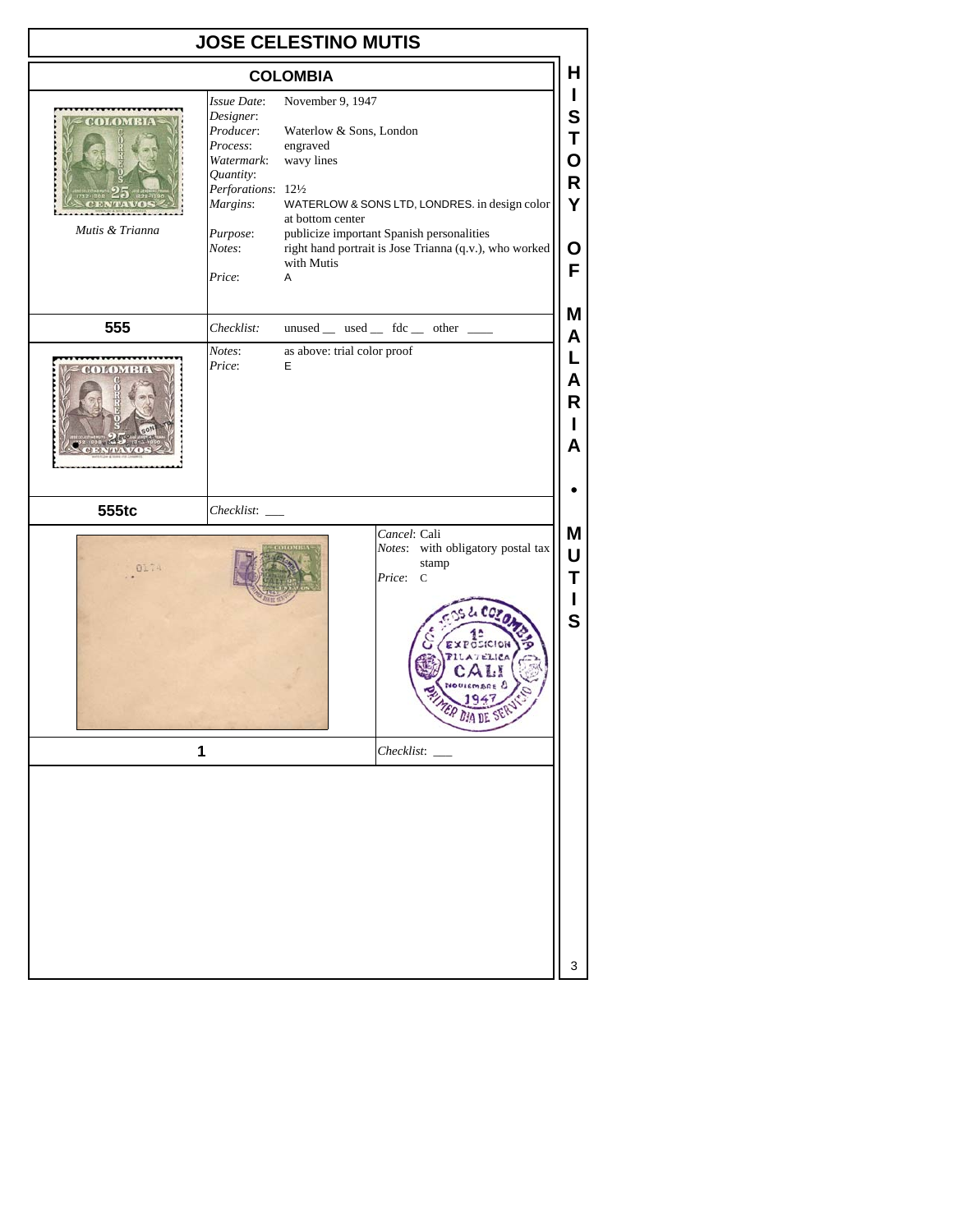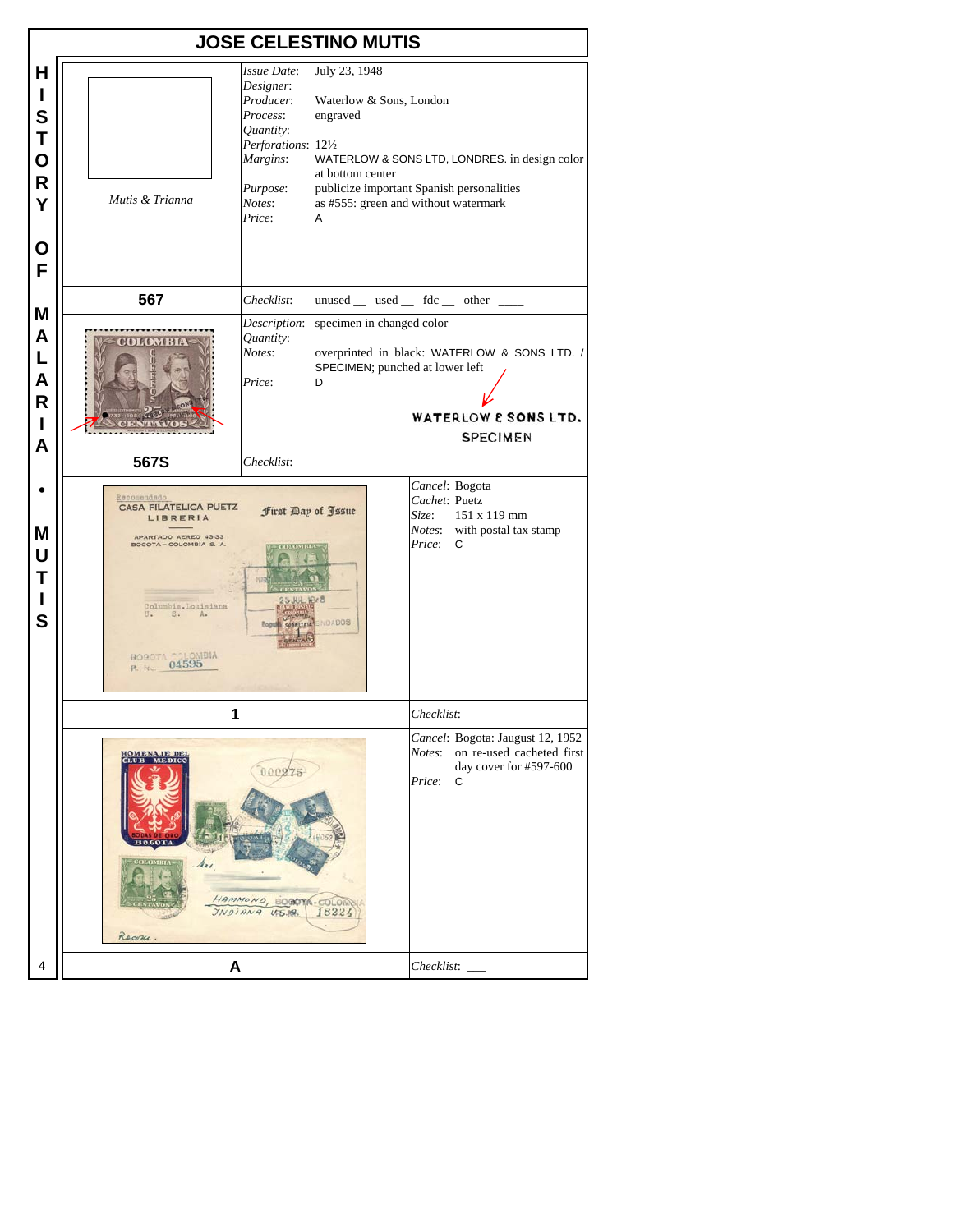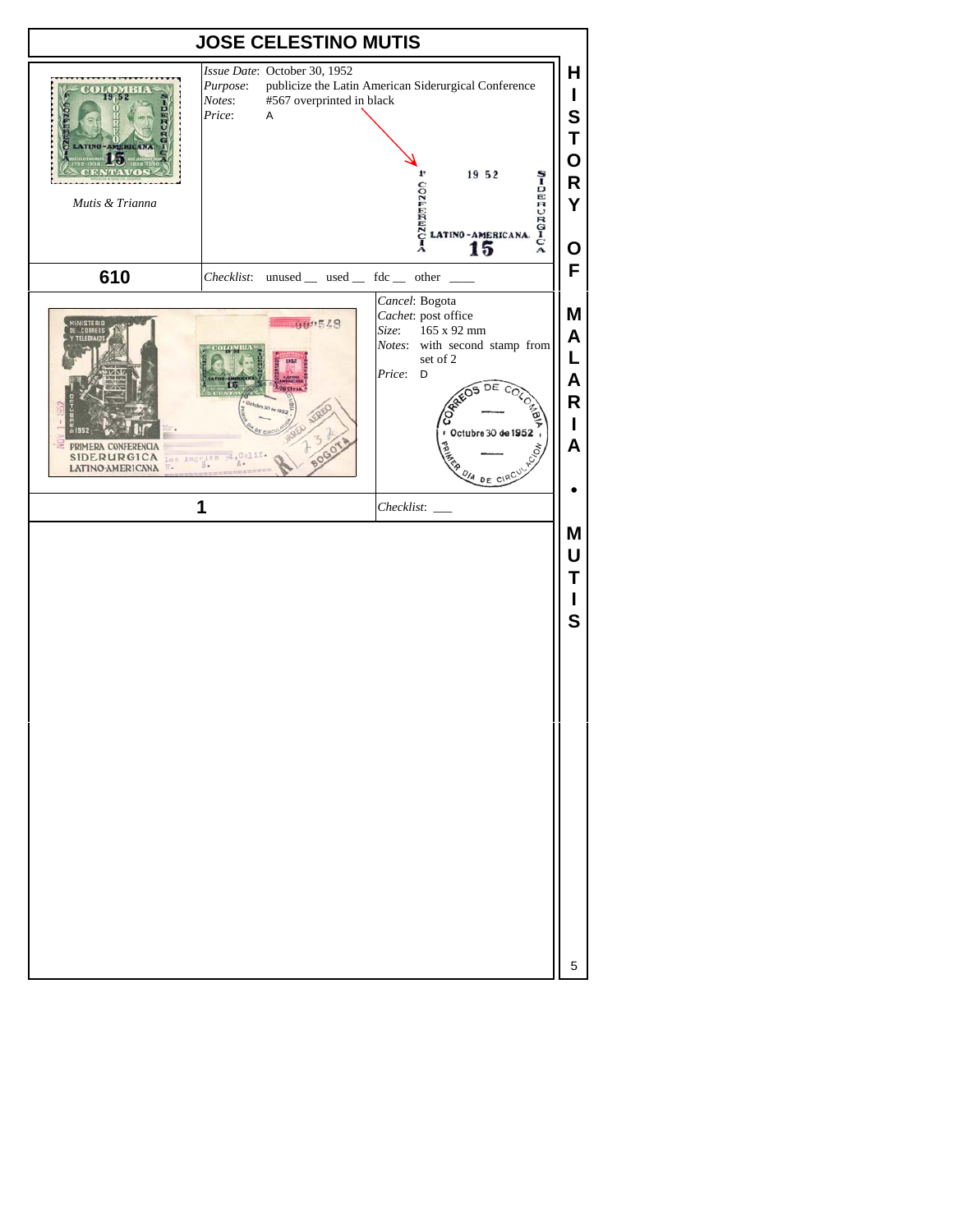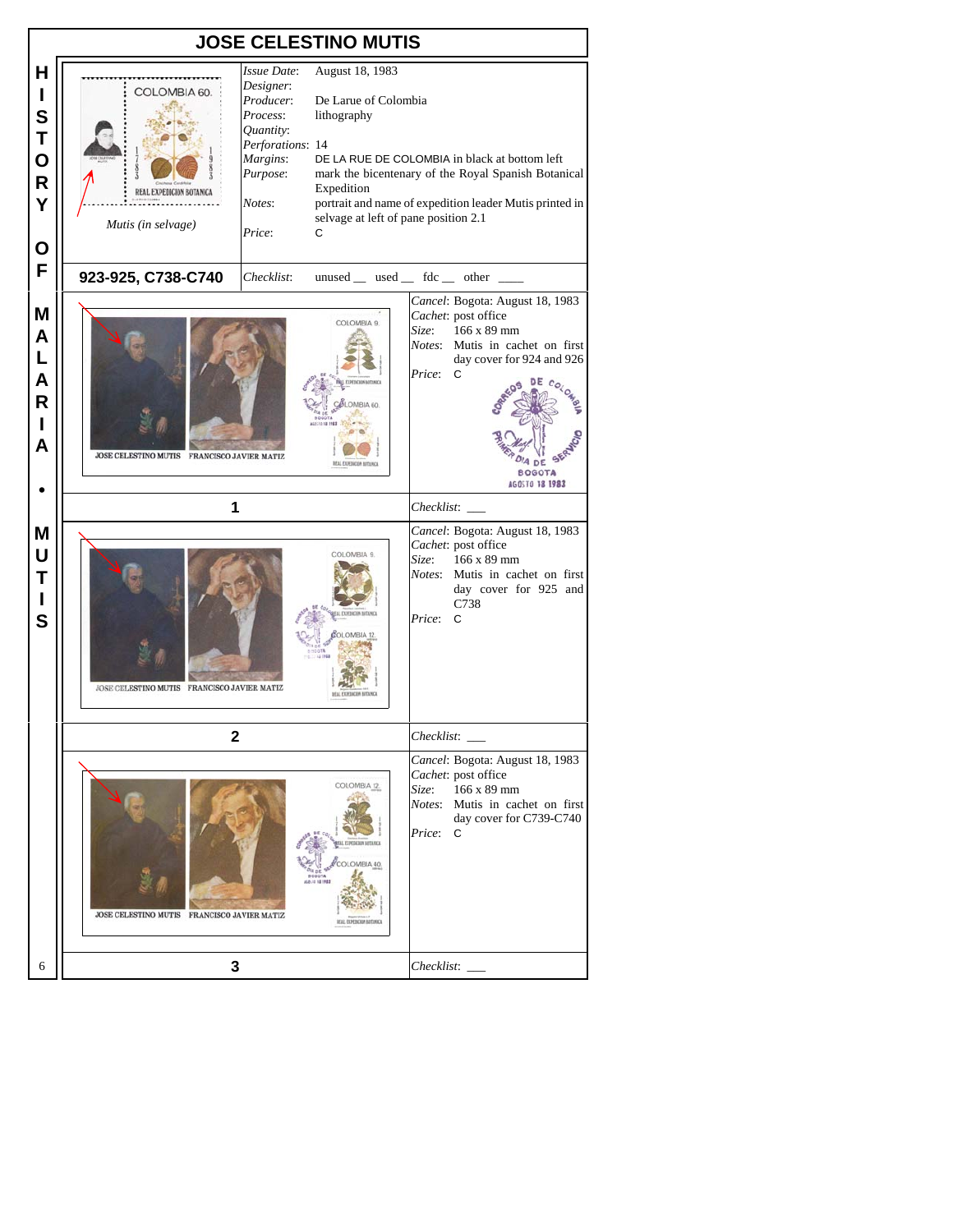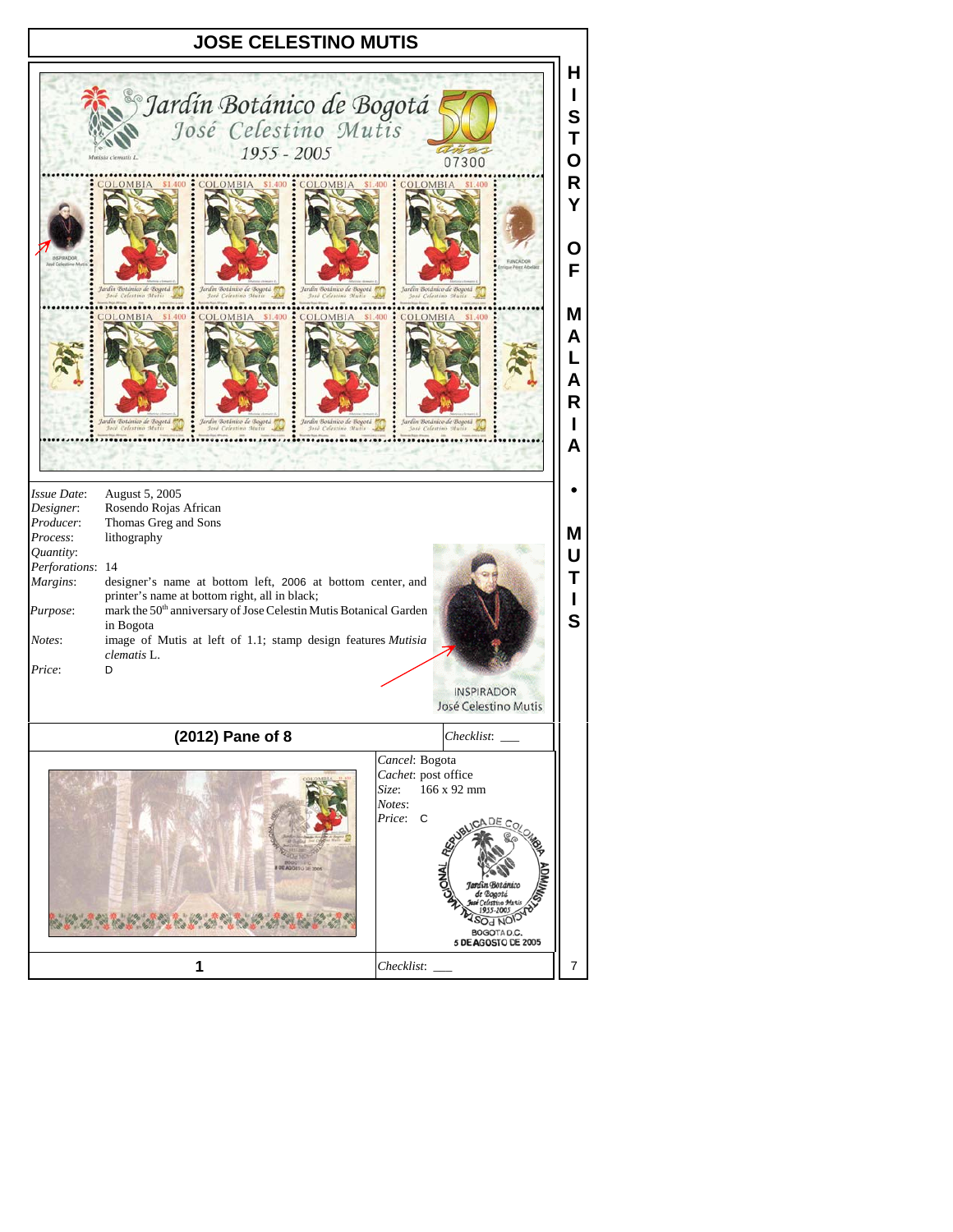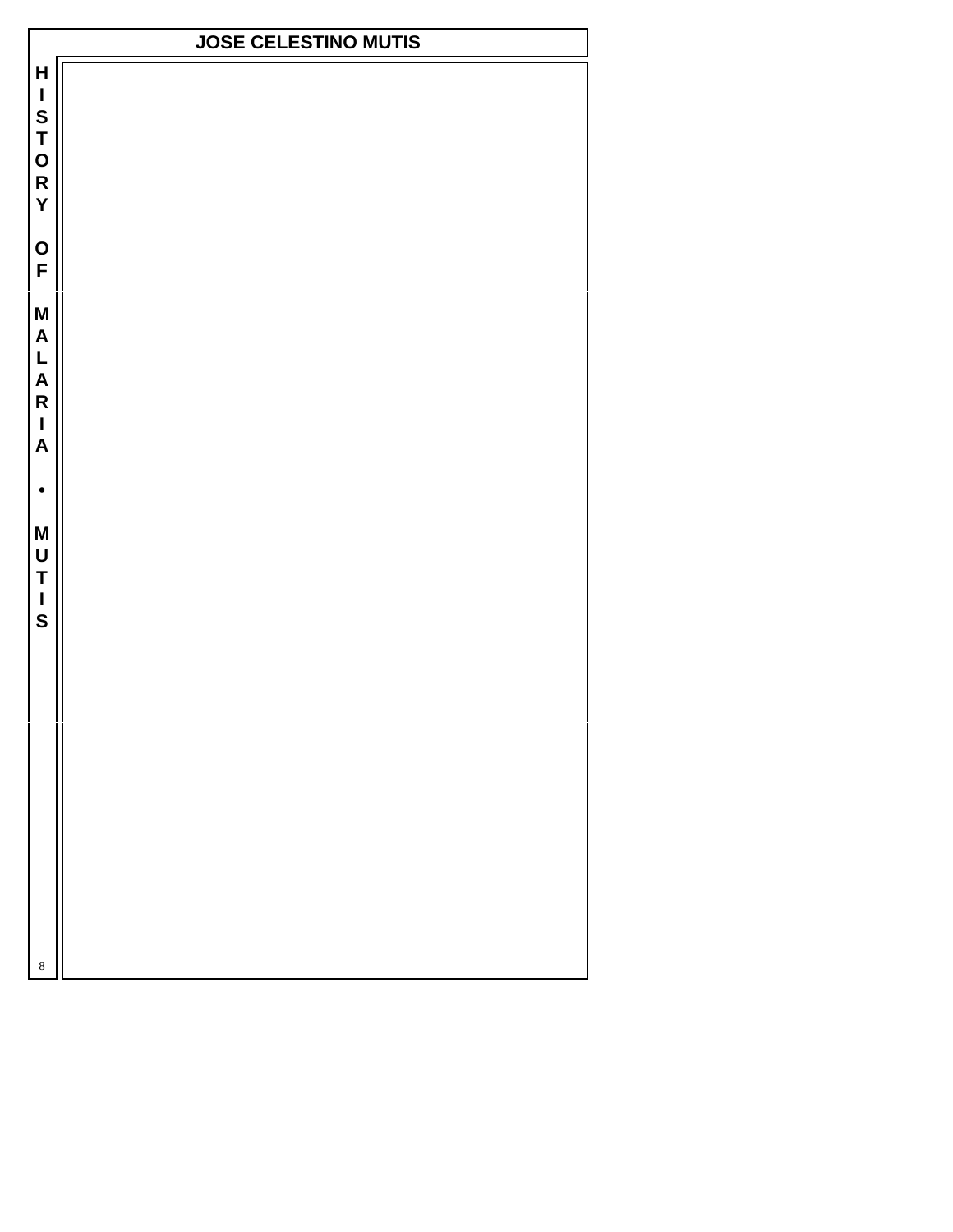| <b>JOSE CELESTINO MUTIS</b> |                                                                                                                                                                                                                     |                                                                                                                                                                                                                                                                                                                                                                                                                                                                                     |  |  |
|-----------------------------|---------------------------------------------------------------------------------------------------------------------------------------------------------------------------------------------------------------------|-------------------------------------------------------------------------------------------------------------------------------------------------------------------------------------------------------------------------------------------------------------------------------------------------------------------------------------------------------------------------------------------------------------------------------------------------------------------------------------|--|--|
| н<br><b>SPAIN</b>           |                                                                                                                                                                                                                     |                                                                                                                                                                                                                                                                                                                                                                                                                                                                                     |  |  |
| <b>Mutis</b>                | September 20, 1993<br>Issue Date:<br>Designer:<br>Producer:<br>F.N.M.T.<br>Process:<br>litography<br>Quantity:<br>Perforations: 14 x 131/2<br>Margins:<br>Purpose:<br>Notes:<br>from a 2-stamp issue<br>Price:<br>В | L<br>S<br>Т<br>O<br>R<br>JOSE CELESTINO MUTIS at bottom left; M with<br>symbol and F.N.M.T. 1993 at bottom right<br>Y<br>commemorate European explorers in the Americas<br>Ο<br>F                                                                                                                                                                                                                                                                                                   |  |  |
| 2748                        | Checklist:                                                                                                                                                                                                          | unused $\_\$ used $\_\$ fdc $\_\$ other $\_\_$                                                                                                                                                                                                                                                                                                                                                                                                                                      |  |  |
| r día de circulación        | <b>Sannhar</b><br>20 sept. 1999<br>65<br><b>ESPAÑA</b><br>1<br>A                                                                                                                                                    | Μ<br>Cancel: Barcelona: September 20,<br>1993<br>A<br>Cachet: F.N.M.T.<br>L<br>Size:<br>Notes: with second stamp in issue<br>$\mathsf{A}$<br>Price: D<br>R<br>L<br>A<br><b>Barcelona</b><br>20 sept. 1992<br>vloradores<br>ogantes<br>primer<br>día de<br>circulación<br>Checklist:<br>Μ<br>September 29,<br>Cancel: Cadiz:<br>U<br>1993<br>Cachet: maximum card<br>Т<br>Size:<br>106 x a51 mm<br>L<br><i>Notes:</i> commemorative cancel<br>$\mathbf S$<br>Price: D<br>$22 - B080$ |  |  |
|                             |                                                                                                                                                                                                                     | 9                                                                                                                                                                                                                                                                                                                                                                                                                                                                                   |  |  |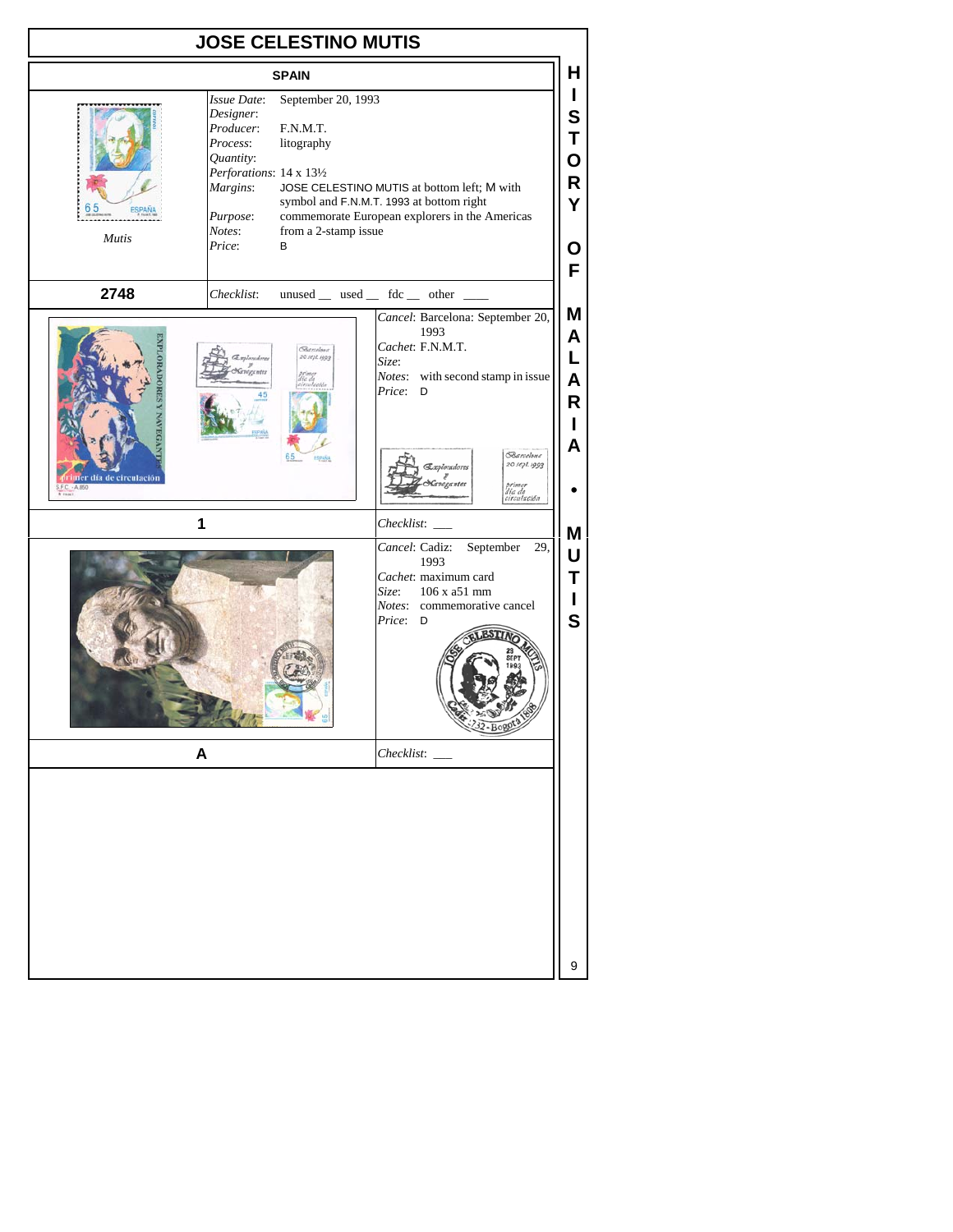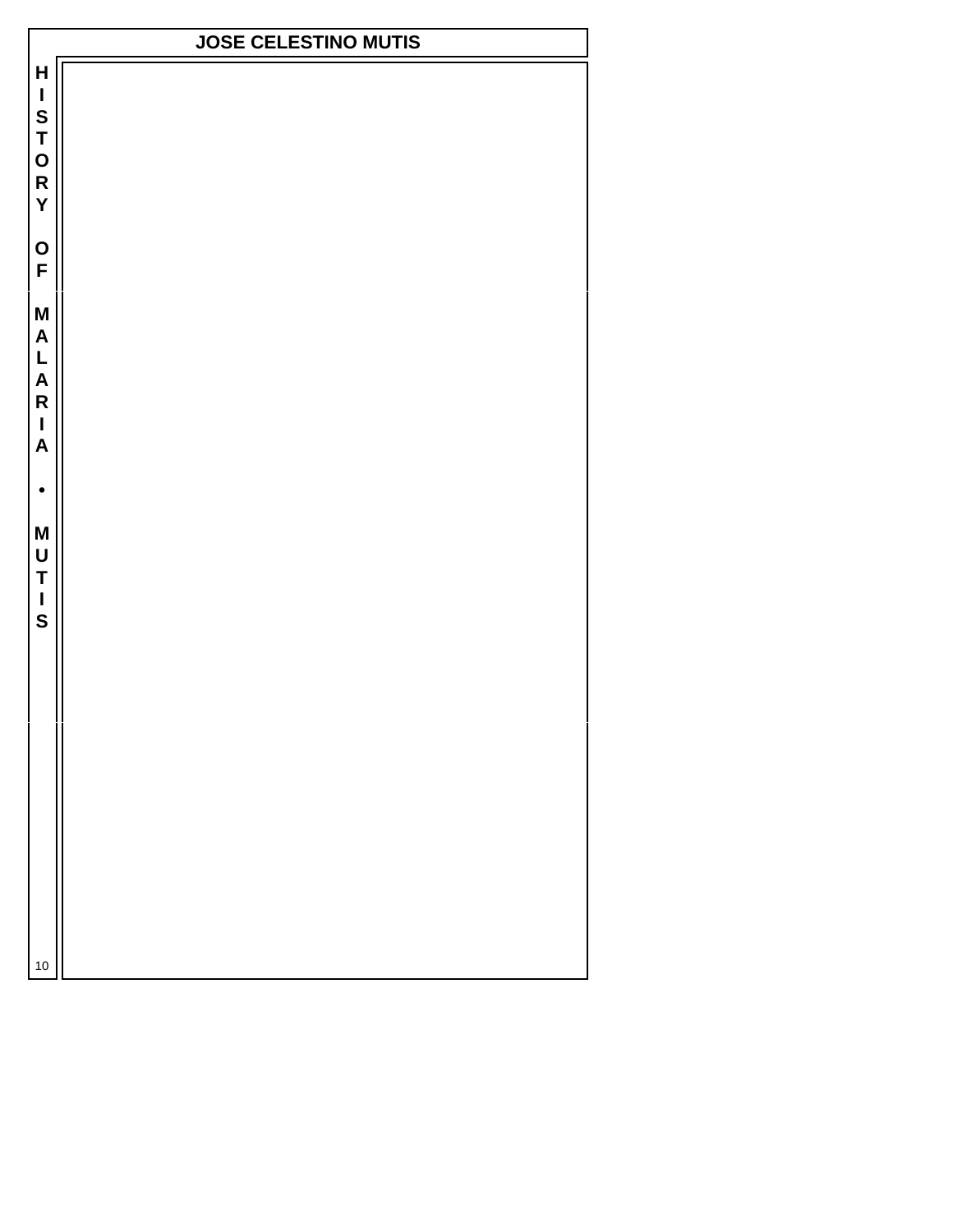| <b>JOSE CELESTINO MUTIS</b>     |                                                                                                                                                  |                                                     |
|---------------------------------|--------------------------------------------------------------------------------------------------------------------------------------------------|-----------------------------------------------------|
| Size:<br>Usage:<br>Notes:       | Description: slogan cancel used at Cadiz to mark the 175 <sup>th</sup><br>anniversary of Mutis' death<br>Earliest: September 23, 1993<br>Latest: | н<br>L<br>S<br>Τ<br>Ο<br>R<br>Y<br>Ο                |
| SC-1 Cadiz                      |                                                                                                                                                  | F                                                   |
| <b>Image Not Available</b><br>1 | Cancel: SC-1: Cadize: September<br>23, 1993<br>Cachet: maximum card<br>Notes:<br>Price: D                                                        | M<br>A<br>L<br>A<br>R<br>L<br>A<br>M<br>U<br>Т<br>S |
|                                 | <b>JOSE CELESTINO MUTIS</b>                                                                                                                      | 11                                                  |